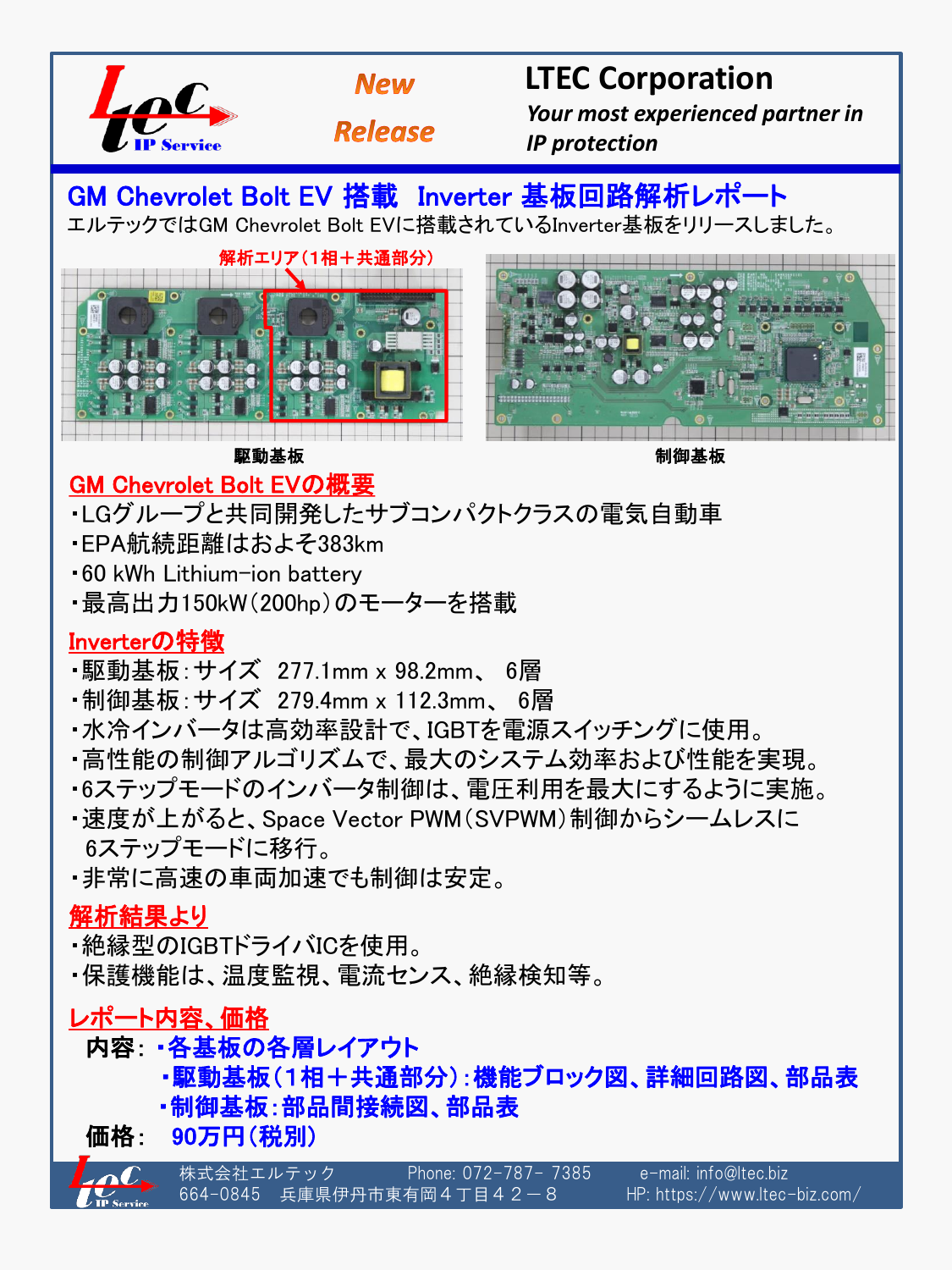## **Table of Contents**

the contract of the contract of the contract of the contract of the contract of the contract of the contract of the contract of the contract of the contract of the contract of the contract of the contract of the contract o

| Summary          |                               |          |    |
|------------------|-------------------------------|----------|----|
| Table 1          | 製品情報                          |          | 3  |
| 基板概要             |                               |          |    |
| Table 2          | 基板概要                          |          | 4  |
| Overview         |                               |          |    |
| Fig. $1-1$       | IGBT制御基板 外観                   |          | 7  |
| Fig. $1-2$       | 制御基板 外観                       |          | 8  |
| Fig. $2-1$       | IGBT制御基板 X-Ray                |          | 9  |
| Fig. $2-2$       | 制御基板 X-Ray                    |          | 10 |
| Fig. $3-1$       | IGBT制御基板 外観 (部品除去後)           |          | 11 |
| Fig. $3-2$       | 制御基板 外観 (部品除去後)               |          | 12 |
| Fig. $4 - 1 - 1$ | IGBT制御基板 各層写真 L1 (Top View)   | $\cdots$ | 13 |
| Fig. $4 - 1 - 2$ | IGBT制御基板 各層写真 L2 (Top View)   |          | 13 |
| Fig. $4 - 1 - 3$ | IGBT制御基板 各層写真 L3 (Top View)   |          | 13 |
| Fig. $4 - 1 - 4$ | IGBT制御基板 各層写真 L4 (Top View)   |          | 13 |
| Fig. $4 - 1 - 5$ | IGBT制御基板 各層写真 L5 (Top View)   | $\cdots$ | 13 |
| Fig. $4 - 1 - 6$ | IGBT制御基板 各層写真 L6 (Top View)   |          | 13 |
| Fig. $4 - 2 - 1$ | 制御基板 各層写真 L1 (Top View)       |          | 14 |
| Fig. $4 - 2 - 2$ | 制御基板 各層写真 L2 (Top View)       | $\cdots$ | 14 |
| Fig. $4 - 2 - 3$ | 制御基板 各層写真 L3 (Top View)       |          | 14 |
| Fig. $4 - 2 - 4$ | 制御基板 各層写真 L4 (Top View)       |          | 14 |
| Fig. $4 - 2 - 5$ | 制御基板 各層写真 L5 (Top View)       |          | 14 |
| Fig. $4 - 2 - 6$ | 制御基板 各層写真 L6 (Top View)       | $\cdots$ | 14 |
| 搭載部品位置           |                               |          |    |
| Fig. $5 - 1 - 1$ | IGBT制御基板 搭載部品位置 (Top View)    |          | 15 |
| Fig. $5 - 1 - 2$ | IGBT制御基板 搭載部品位置 (Bottom View) |          | 16 |
| Fig. $5 - 2 - 1$ | 制御基板 搭載部品位置1 (Top View)       |          | 17 |
| Fig. $5 - 2 - 2$ | 制御基板 搭載部品位置2 (Top View)       |          | 18 |
| Fig. $5 - 2 - 3$ | 制御基板 搭載部品位置3 (Top View)       |          | 19 |
| Fig. $5 - 2 - 4$ | IGBT制御基板 搭載部品位置 (Bottom View) |          | 20 |
| Fig. $5 - 2 - 5$ | IGBT制御基板 搭載部品位置 (Bottom View) |          | 21 |
| Fig. $5 - 2 - 6$ | IGBT制御基板 搭載部品位置 (Bottom View) | $\cdots$ | 22 |